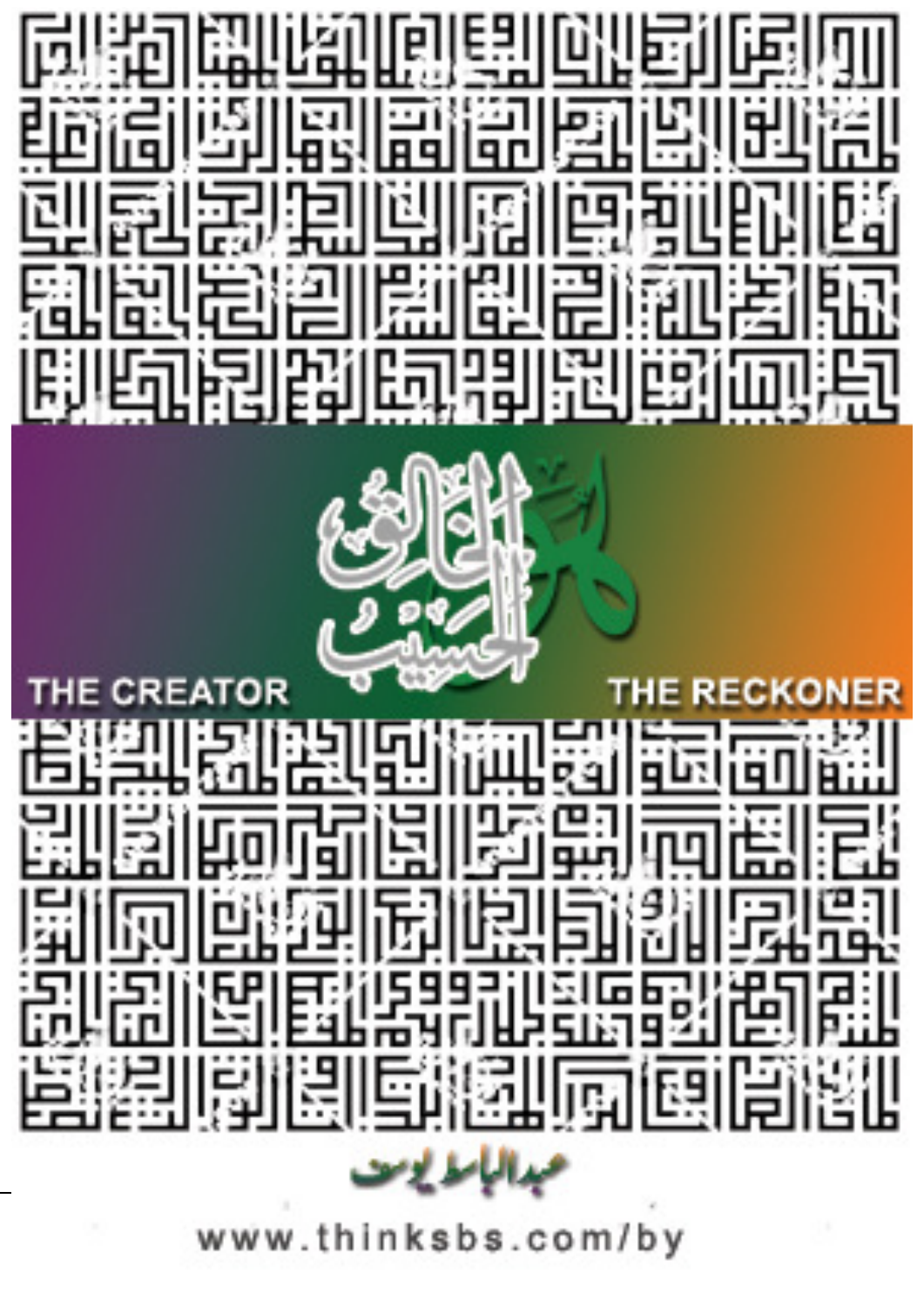

## <u>مروری گزارش</u>

حوالخالق حوالحبيب

۔<br>صفحات ملٹنے سے پہلے قار <sup>پ</sup>ین سے چند گزارشات ہیں کہ ان مضا مین کو کھنے کے محر کات اور و جوہات کو سمجھ لیں۔ چونکہ میں صر ف ایک بلا گر ہوں، پیشہ ور مصنف نہیں،لہٰذ اﷲ نامی تصورات اور جملوں کی بہت سی متوقع غلطیاں ہو سکتی ہیں جو بیان کرنے کےاصل ارادے سے غلط فہمی کاباعث بن سکتی ہیں۔ میں آپ سے در خواست کرناچا ہوں گا کہ اگر آپ کوان میں سے کوئی مل جائے تو براہ کرم مجھے مطلع کریں تا کہ میں ان کو فور<sup>ی طو</sup>ر پر درست کر سکوں <sub>ن</sub>

مزیدیہ کہ میں کوئی عالم نہیں ہوںاور یہ ہی کوئی دانشور ہوں جس کی کثیر تعداد میں نتیا پوں کا کوئی خاص مطالعه ہو۔اس کی وجہ صر ف بہ ہے کہ عام آد می اور خاص طور پر ان لوگوں میں شعور بید انحیا جائے جواپنی با توںاور اپنے مثوروں سے معاشر ے میں اثر وریو خ رکھتے ہیں۔اللہ سے ہدایت دُ) دعاکے ساتھ پہلے اسپنے لیےاور پھر اپنے مسلمان بھائیوںاور بہنوں کے لیے،بہ خامیوں سے بھر ی کو سشش ہے۔ میں اپنے ای میل ایڈریس پر آپ سب کی غلطیوں کی اصلاح اور مثورہ کے لیے ہمیشہ دیتتیاب ر ہوں گا۔ میر ے مکمل بلاگ پر ایک نظر ڈالنے کے لیے، آپ www.thinksbs.com/by ملاحظه كريڪتے ہيں:

## Email: basityousuf@gmail.com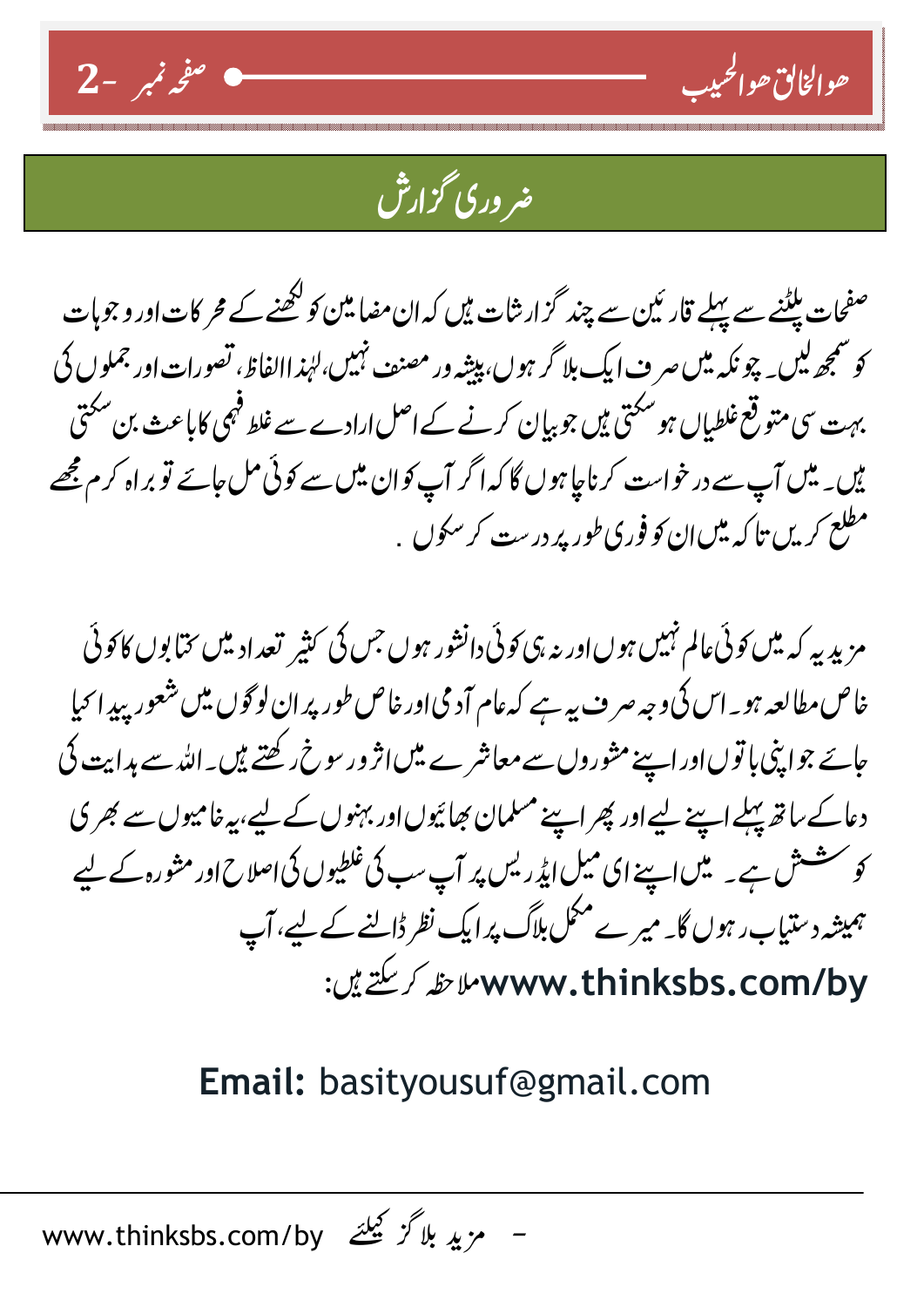



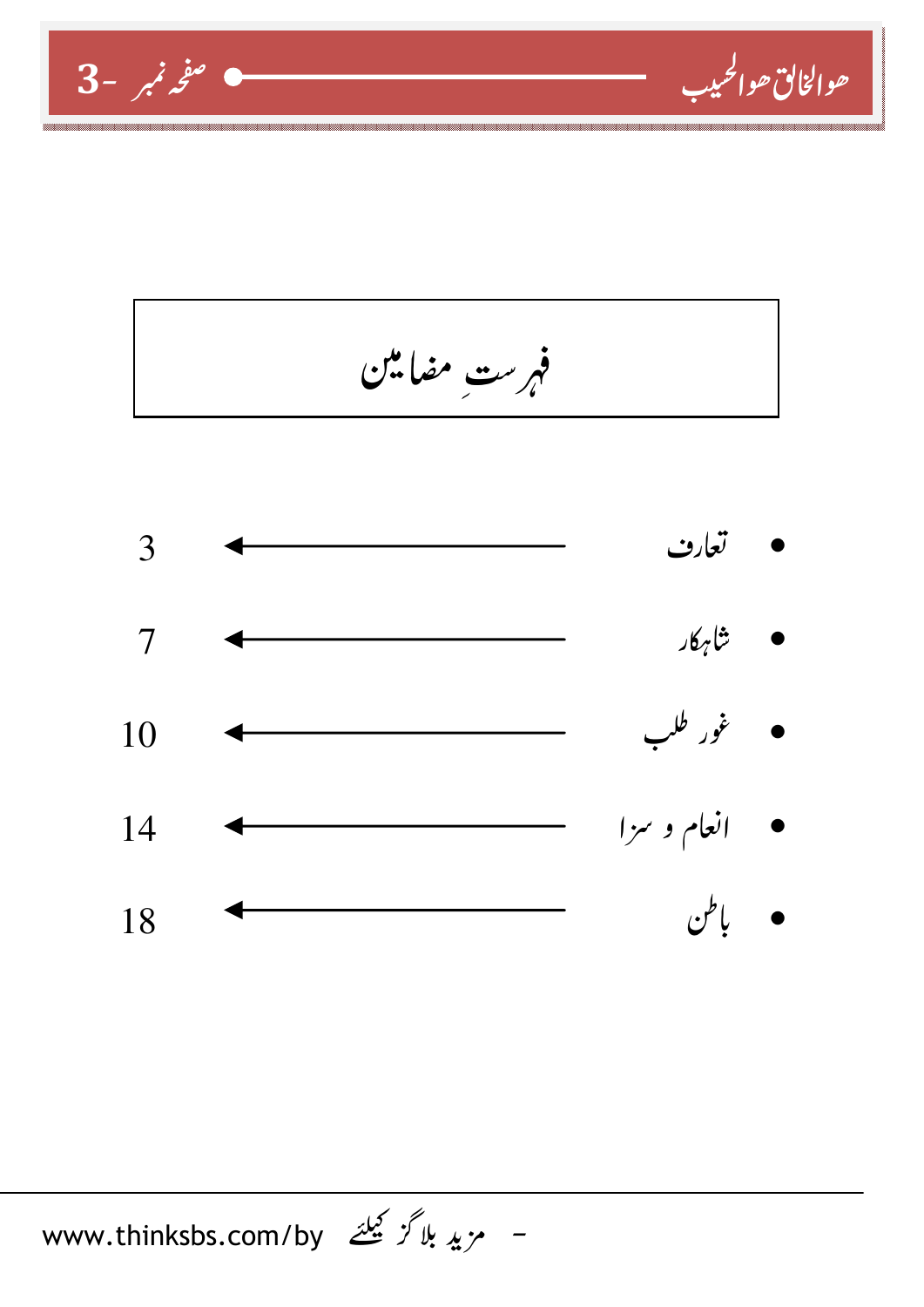



بہت سے قسم کے خوف ہیں جن کے ساتھ ہم جی رہے ہیں۔ عزیت، بھوک، بیماری، معذ وری، کمز وری،طاقت کاالٹ پلٹ،اختیار اور بہت کچھ ۔ ایک بہتر انسان بیننے کے لیے صرف ایک خوف ضر وری ہے،وہ خوف جوہمارے خالق کے بقول کامیاب ہونے کے لیے ہوناضر وری ہے۔اور وہ ہے اللہ کاخوف،اللہ کے سامنے ہر کام کا جواب دیپنے کاخوف ۔اس خوف کوحاصل کرنے کے لیےاللہ کی معرفت اور تعارف ہوناچاہیے۔ ہم میںسے بہت سے لوگوں کواللہ کا حقیقی تعارف نہیں ہے ۔ ہم صر ف اتناجانے ہیں کہ اللہ ہے جس کا ہر اختیار ہے۔اللہ کچھ بھی کر سکتاہے اور ہمیں اس کی عبادت کرنی *چاہیے۔ کی*ا یہ مکمل ہے جو ہمیں *جا*نا *چاہئے؟ کی*ا یہ ایک حقیقی تعارف ہے جو اس کی ذات کو زیب دیتا ہے؟

بالکل نہیں. منطق اور ٹیمنالو چی کی بارش سے بھر ی اس دنیا میں ہر کوئی کوئی نہ کوئی مثال دینے کی *کو س*شش کر تاہے۔ ہم چیز وں کاموازیہ کرتے تھے حتیٰ کہ رشتوں کا بھی۔ میں نے علمائے کرام سے بناہے کہ قر آن میںاللہ تعالیٰ نے فرمایا ہے کہ اگر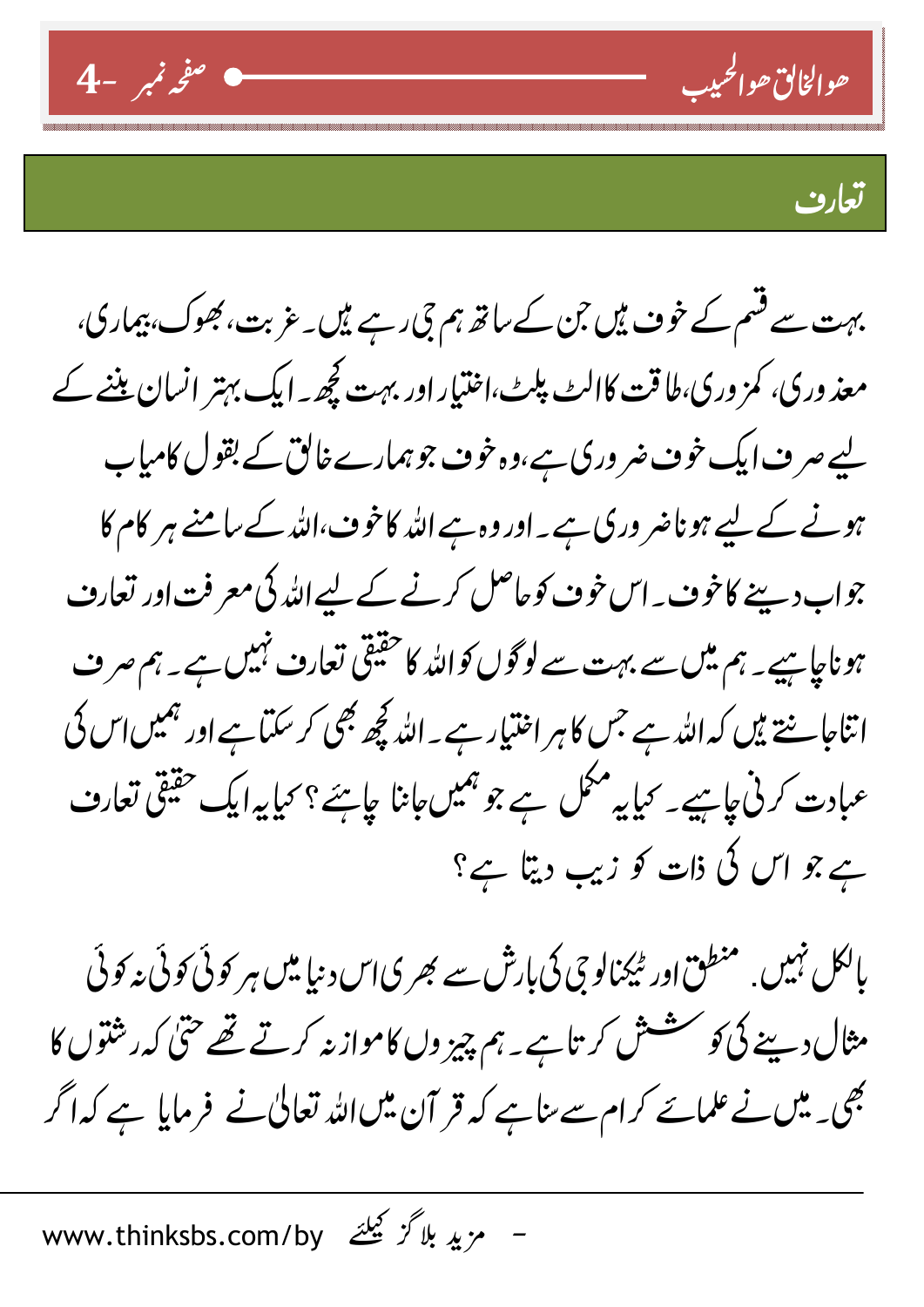



آئیے قیامت کے دن اعتساب کاموضوع چنتے ہیں جہاں آدم سے لے کر روئے زیتین پر آخری جنم تک ہر انسان کواللہ کے سامنے اپنے ہر کام کے لیے پیش ہونا ہے ۔ دنیا کے ہر جسے سے کھر بوں انسان کیسے جمع ہوں گے اور ہز اروں سال پہلے مر چکے ہوں گے؟ بہاں تک کہ ان میں سے کچھ <sup>کس</sup>ی عادثے یا <sup>کس</sup>ی قسم کی آفت کی وجہ سے <sup>پ</sup>کڑے <sup>پھر</sup>وے ہو گئے ہیں۔اس سے زیادہ پیچیدہ ہے کہ اس نے ثبو توں کے ساتھ ہر ایک ٹی تاریخ رکھی ہو۔ جسم کےاعضاءان کے ذریعے ہونے والے ہر اچھے برے کی گواہی کیسے دیں گے؟

مجھے لگتاہے کہ آج یہ تصورات سے باہر نہیں ہے۔ آج ہم نے ویڈیوز، آواز اور ڈیٹا ا کٹھا کرنے کی شکل دیکھی ہے ۔ ہم سکنڈ وں میں ملتے چلتے لا کھوں نتائج تلاش کرتے <sub>یں۔ س</sub>و ش میڈیا میں ہم سب کی ایک شاخت ہے جہاں ہم <sup>کہ</sup>یں بھی لاگ ان ہو سکتے یں۔ہمارے پاس انٹر نہیٹ پر گزارے گئے و قت کی تاریخ ہے اور جب بھی ضر ورت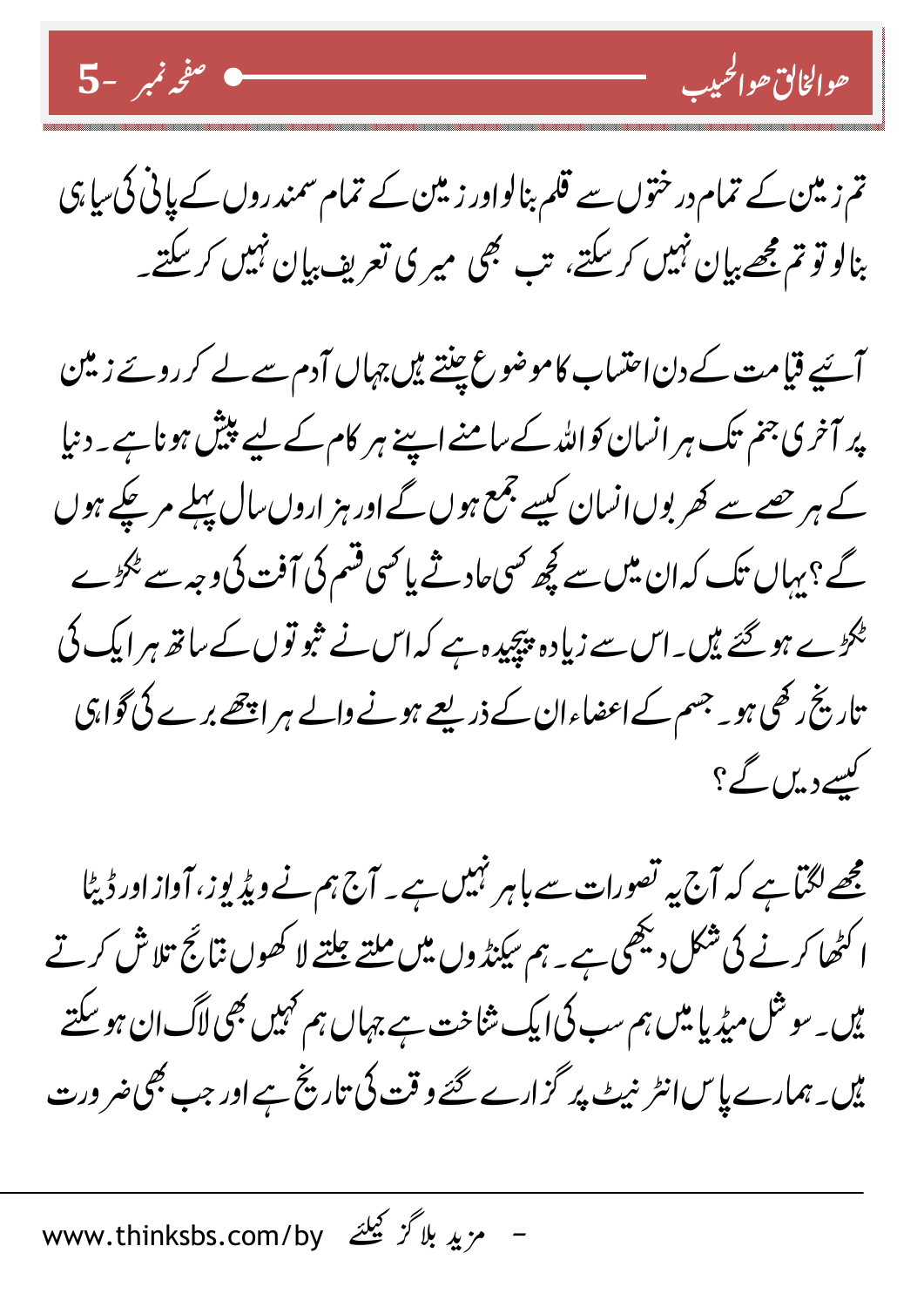ہواسے نکالاجاسکتاہے۔ ہمارے پاس ایسے سافٹ وئیر ہیں جن سے ہم کسی ایک شاخت، تاریخ،و قت اور جو بھی ضر ورت ہواس کا تمام ڈیٹاا کٹھا کر سکتے ہیں۔ ہم ثبوت کے لیے سی سی ٹی وی فوٹیج استعمال کرتے ہیں۔ ہم ہیر وں اور ان کی شاخت کو پہچاننے کے لیے تصویروں کااستعمال کرتے ہیں۔ کیا یہ اس کی جھلک نہیں ہے جو چودہ سوسال پہلے قر آن میں دعویٰ سیا گیاتھا؟

ڈیااین اے انسانی جسم میں ایک شاختی چپ ہے جو جسم کے ہر اس حصے کو پیچا نتا ہے جو <sup>کس</sup>ی ایک انسان سے تعلق رکھتاہے ۔ اگر آپ ایک جسم کو ہز اروں <sup>پ</sup>کڑوں میں کاٹ کر دنیا کے مختلف حصوں میں پھیلادیں گے تو ڈیااین اے کے ذریعے پہچاناجاسکتا ہے کہ یہ جسم کا حصہ <sup>ک</sup>س کا ہے۔ آپ کے سمارٹ فونز اور ڈیوا <sup>ا</sup>سَر جو کچھ بھی <sub>ا</sub>س کے اندر ذخیر ہاور پرو گرام <sup>س</sup>یا <sup>ص</sup>یا ہے بولتے ہیں۔ تو جسم کاایک حصہ بھی ہو سکتاہے۔ جو کچھ بھی آپ دیکھتے ہیں،جو کچھ بھی آپ <sub>مو</sub>چی ہے ہوتے ہیں جب آپ دیکھ رہے ہوتے یں اسے بھی اس طرح اسٹور کیاجاسکتاہے جیسے اسے کسی بھی کیمرے یا فون میں محفوظ <sup>س</sup>ماجاسکتاہے۔اور آج جب آپ پوری کائنات کامطالعہ کریں گے تو آپ دیکھیں گے کہ ہماری زمین پوری زمین پر ٹینس بال کی طرح ہے،پااس سے بھی کم ہو سکتی ہے،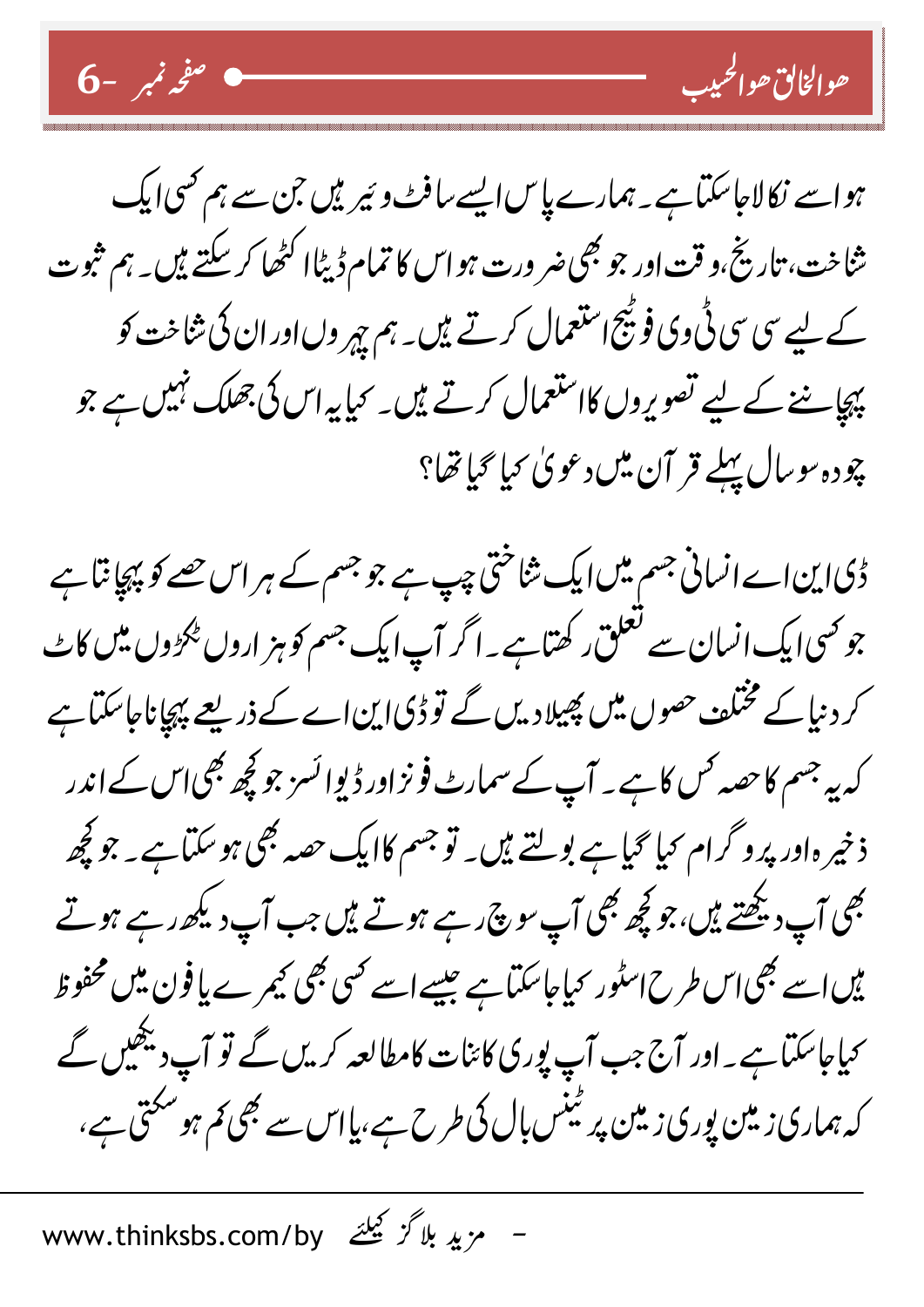صفحد تمير -7 $\sim$ 



ہم اپنی اصلیت کا تصور کرسکتے ہیں کہ زمین کی اس چھوٹی سی گیند میں ہم ایک نقطے سے بھی <sub>ک</sub>م ہیں۔اوراس نقطے کے لیے اللہ نے <sup>کس</sup> طرح تخییق سے لے کر فیصلے تک ہر چیز کوتخیین اور ترتیب دیا۔

اگلے مضمون میں عاری

حوالخالق حوالحييب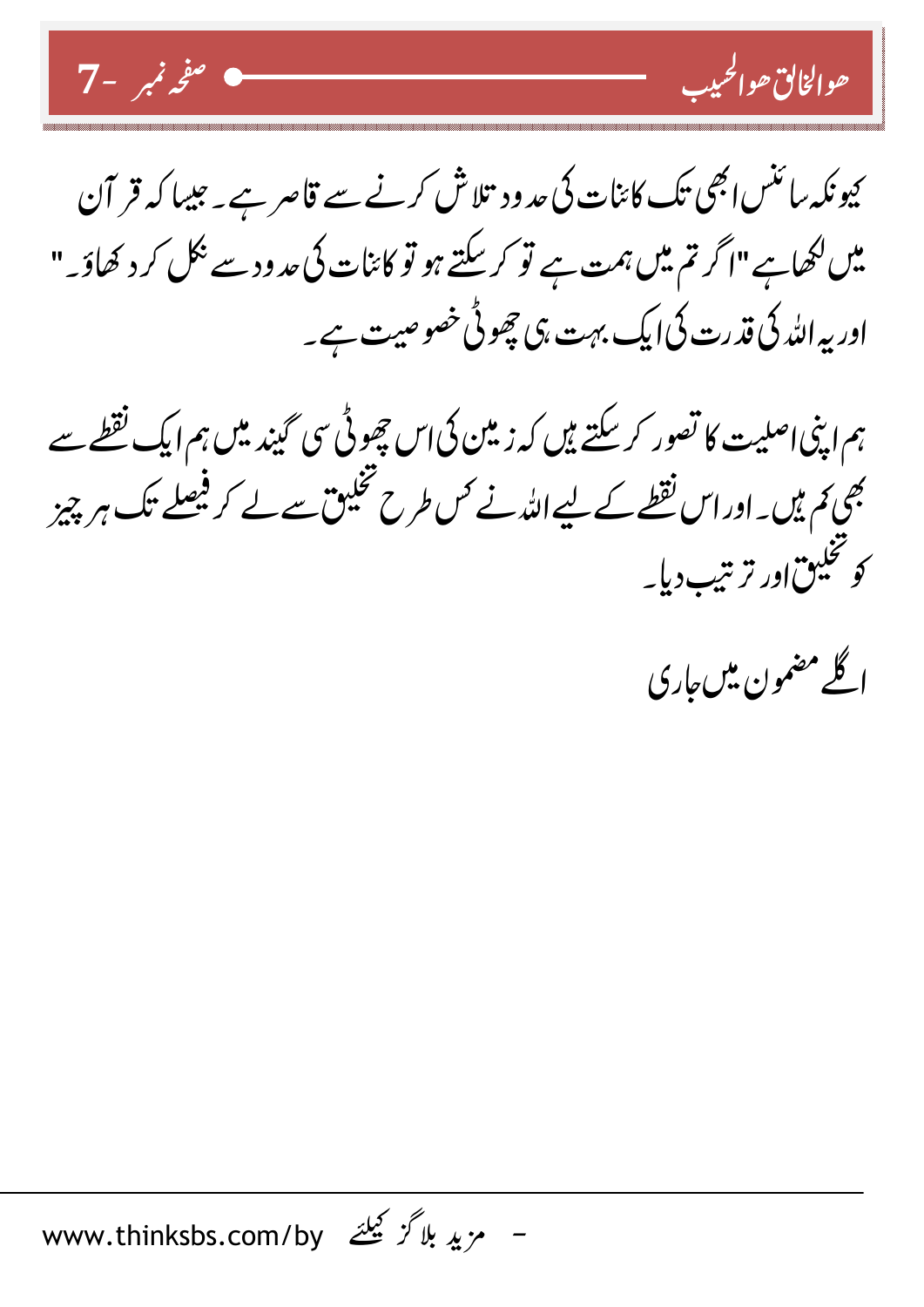



اب و قت آ گیا ہے کہ بچے کو تربیت دی جائے اسے بیٹھنا، چیز بی پیز پلانا،بات کرنا، جواب سننااور بہت کچھ سکھانا۔ ہم دیکھتے ہیں کہ ہماراخالق <sup>کس</sup> طرح لیٹتے و قت کھانا پینے کاانتظام کر تاہے،پیچے کے پیٹ بھرنے پر کیاانثارے ہوتے ہیں،اس کے درد، وہ پہلے ہی سکھ چکاہے ۔ جب کچھ غلط ہو تاہے تووہ رو تاتھا۔اسے کس نے سکھایا کہ جب اس کے ساتھ کچھ غلط ہوا تو وہ رونااستعمال کر سکتاہے؟وہ اجنبیوں کے مقابلے میں والدین کے ساتھ کیسے منسلک تھا؟

اللہ تعالیٰ نے ایک بیچے کا جسم ایک بالغ سے مختلف بنایا۔ اس کی پُریاں، آنھیں،زبان، معدہ،نظام ہاضمہ،سوچنے کاعمل وغیر ہ۔ جوبڑے ہوتے ہوئے خود بخوداس پورے نظام کو تیار کرتے ہیں؟اگر ہم بیچے کی جلد کو کھینچیں تواسے ایک انچ تک پھیلایاحاسکتا ہے لیکن اب اسی جلد کے ساتھ ہم تقریباً پانچ سے چھ فٹ کمپے ہیں۔ ہماری پُریاں خو د بخود کمبی ہو تی ہیں۔اور خوبصور تی پہ ہے کہ ہر چیز کو نفیس انداز میں طول دیاجا تا ہے،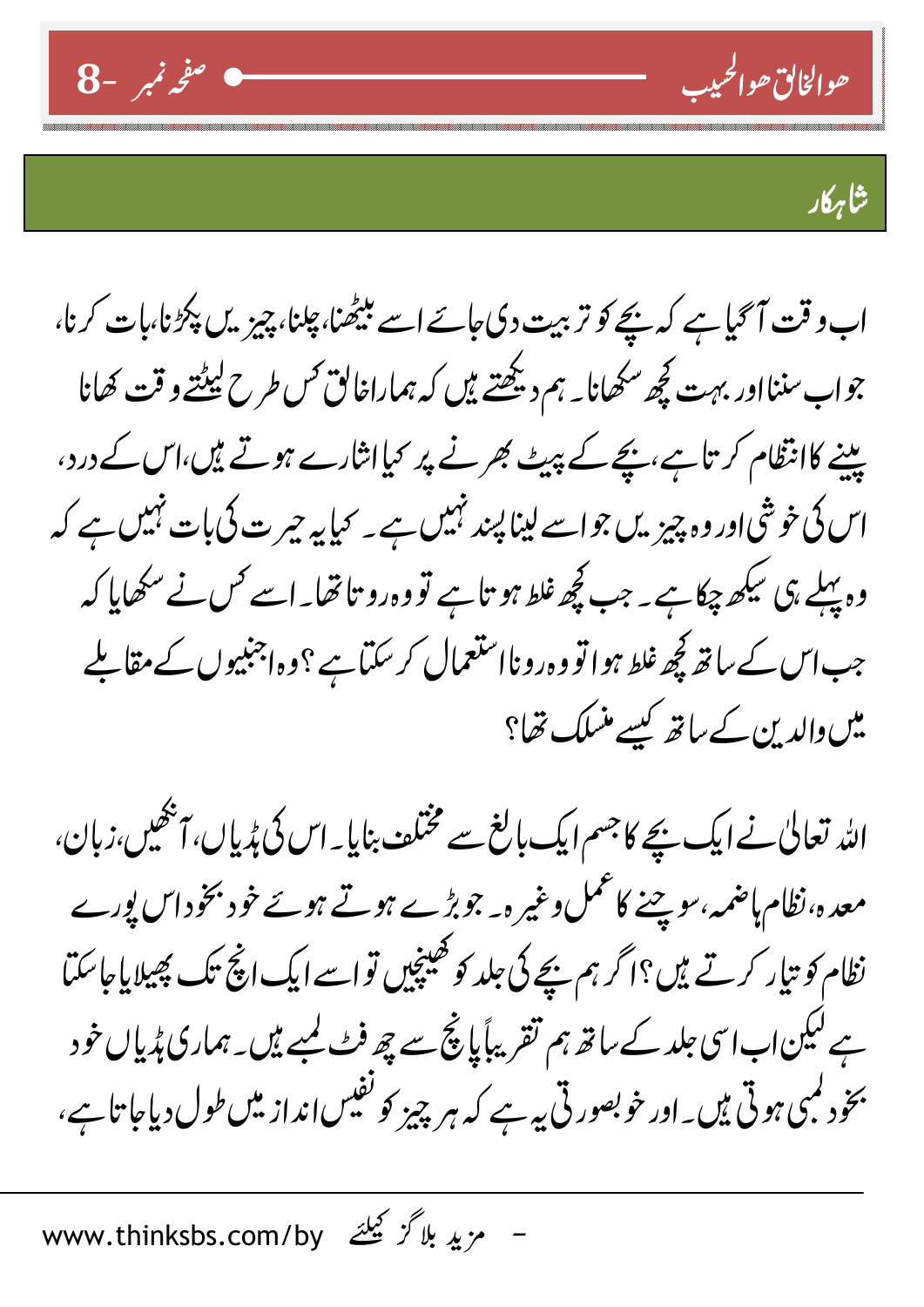| عوالخالق عوالحيب | صحيح المستخدم المستخدم على نمبر المستخدم المستخدم المستخدم المستخدم المستخدم المستخدم المس

کوئی بد صورتی اور بے ڈھنگا پن نہیں ہو تا۔ قر آن میں کہا گیاہے کہ ہم نے انسان کو نہایت خوبصورت انداز میں پیدا کیا ہے۔ طاقت،صبر ،غصہ اور رد عمل ہر شخص میں مختلف ہوسکتے ہیں۔ مزید، ہمیں ذہانت سے نوازا گیا ہے۔ یادداشت، سو کچھنے کی <sup>حس</sup>، لمس کی <sup>حس</sup>،خوبصور ٹی کااحساس،ہماری آواز،ہماراجسم،ہمارے ناخن،بال، آبھیس اور ديھُنے کی حس،ذائقہ کااحیاس وغیر ہ۔ "الله نے ہم سے لوچھا کہ" تم میر ی کون کون سی نعمتوں کو جھٹلاؤ گے؟

ہمیں فیصلہ کرنے کاشعور اور فن کون دیتا ہے ؟ جب غیر ارادی طور پر <sup>کس</sup>ی گرم عنصر کو چولیاجا تاہے تو ہم اسپنے ہاتھ یاخو د کو کتنی تیز کی سے پیچھے کھینچ لیتے ہیں۔اس و قت کون ہماری مد د کر تاہے اور اپا نک ہاتھ پیچھے کرنے کاحکم دیتا ہے ؟سائنس کہتی ہے کہ پہ دماغ ہے ۔ ہاں جیسا کہ لگتا ہے دماغ ہے لیکن سوال پہ ہے کہ دماغ اسے کہاں سے حاصل کر تاہے ؟ یادماغ کوایسا کرنے کی صلاحیت کون دیتاہے ؟ہماری آنکھوں کےاندر ہز اروں لینز <sup>ک</sup>س نے لگ*ئے ؟ج*وگوشت کے ایک <sup>پ</sup>کڑے *کو،ہم*اری زبان کو تین قسم کے ذائقے کی جانچ کرنے کی صلاحیت کے ساتھ جمزوی بنا تاہے ؟ کو ن ہے جو ہمیں کھانے سے پہلے بو سپد ہ کھانے کی بوفر اہم کر کے بتا تاہے؟اور اگر کوئی گندا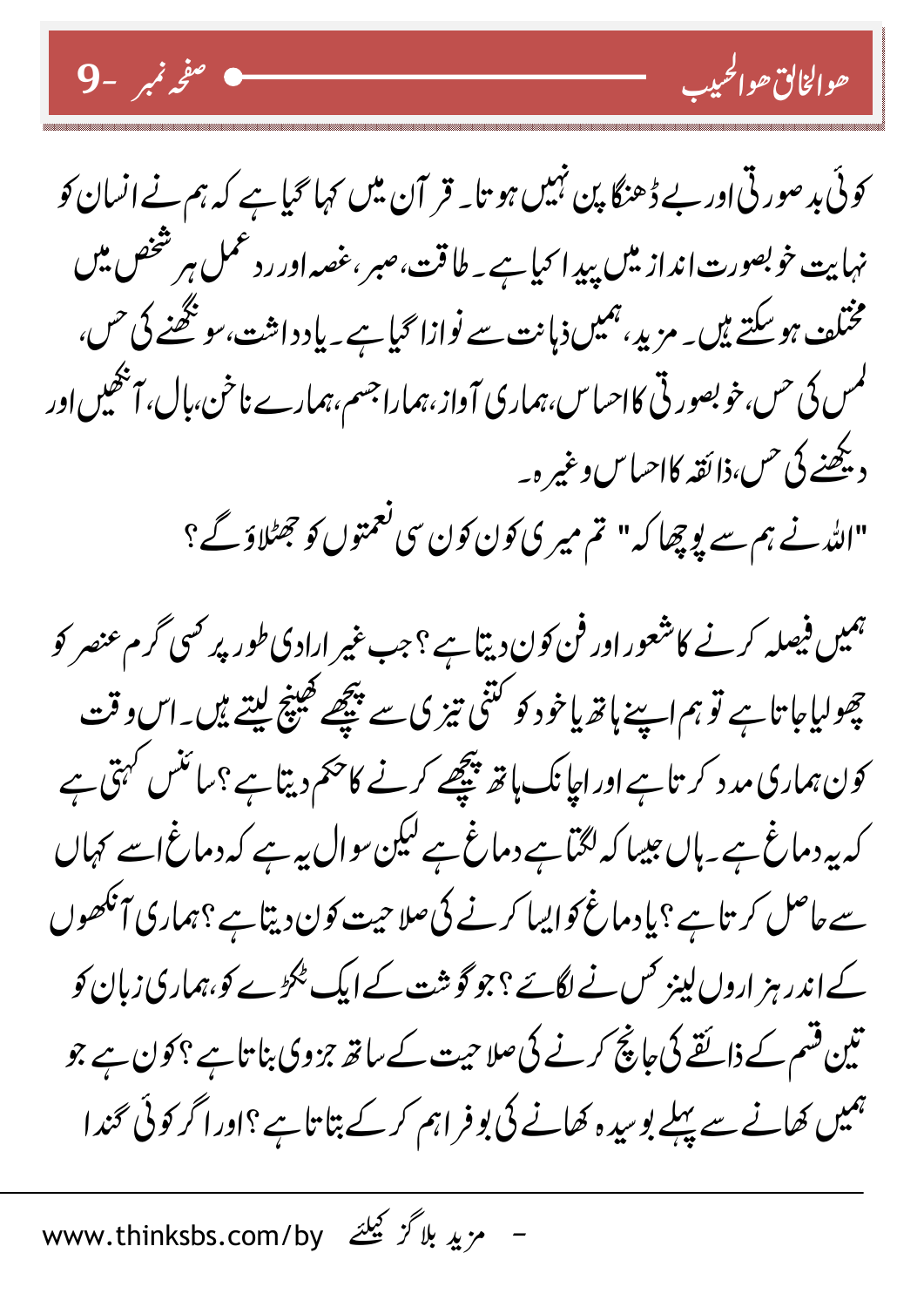



صر ف آپ کوپاد د لانے کے لئے کہ ہم صر ف اپنے سر کے حصے پر ہیں اور یہ ابھی تک مکمل نہیں ہواہے ۔ اگر تفصیل سے لکھاجائے تو پہ مثالیں بہت سی مخابوں کامواد یں۔اور یہ اللہ کی تخییق کاایک چھوٹاساحصہ ہے۔



<u> حوالخانق حوا</u>لحيب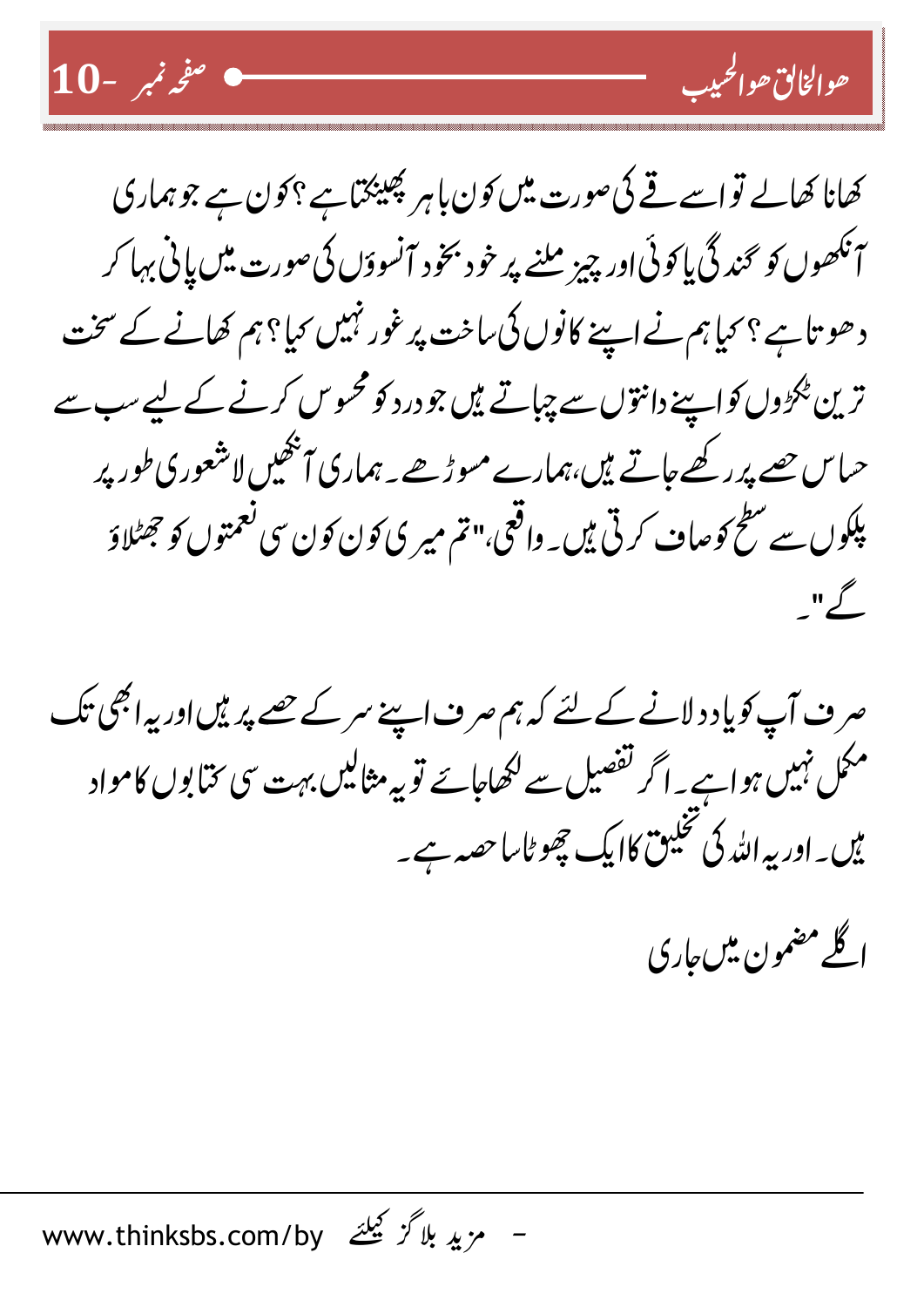

۔<br>غور طل<u>ب</u>

بہت ساری غور طلب ہاتیں جوہماری تو جہ نہیں لے پا تیں۔

ہم نے حش ثقل کی ملاقت کو <sub>تم</sub> محسوس <sub>کی</sub>ا ہے ۔ اگر صرف <sup>کش</sup> ثقل کو خالق نے واپس لے لیا ہے تو دیکھتے ہیں کہ اس کا <sub>ک</sub>مااثر ہو تا ہے ؟ ہر کوئی *جا*نتا ہے کہ کشش ثقل ایک ایسی قوت ہے جواس زمین پر موجو د ہر چیز کو چپکادیتی ہے۔اگر ہم سیدھے کھڑے ہیں تو یہ کش<sup>ی</sup> تقل کی وجہ سے ہے ۔ ہمارا کھاناہمارے معد ے میں *ج*ا تا ہے <sup>کش</sup>ش ثقل کی وجہ سے اور جسم سے غارج ہونے والااخراج بھی کش<sup>ش</sup> ثقل کی وجہ سے ہو تاہے۔ کیا یہ ہے؟

پانی ہماری طرف کشش تقل کی وجہ سے بلند پوں سے آتا ہے، بہاں تک کہ بارش بھی۔ عمار تیں جو ہم نے تعمیر کی ہیں،زراعت ہم نے کی ہے،معد نیات جو ہم حاصل کرتے <sup>ہیں</sup> اور ہمارے آس پاس کی ہر چیز کاانحصار <sup>کش</sup> ثقل پر ہے۔اگر ہم واقعی <sub>اللّٰہ</sub> کو سمجھناچاہتے ہیں تو ہمیں تیار مصنوعات سے خام شکل تک الٹا <sub>ک</sub>و چناچاہیے۔مثال کے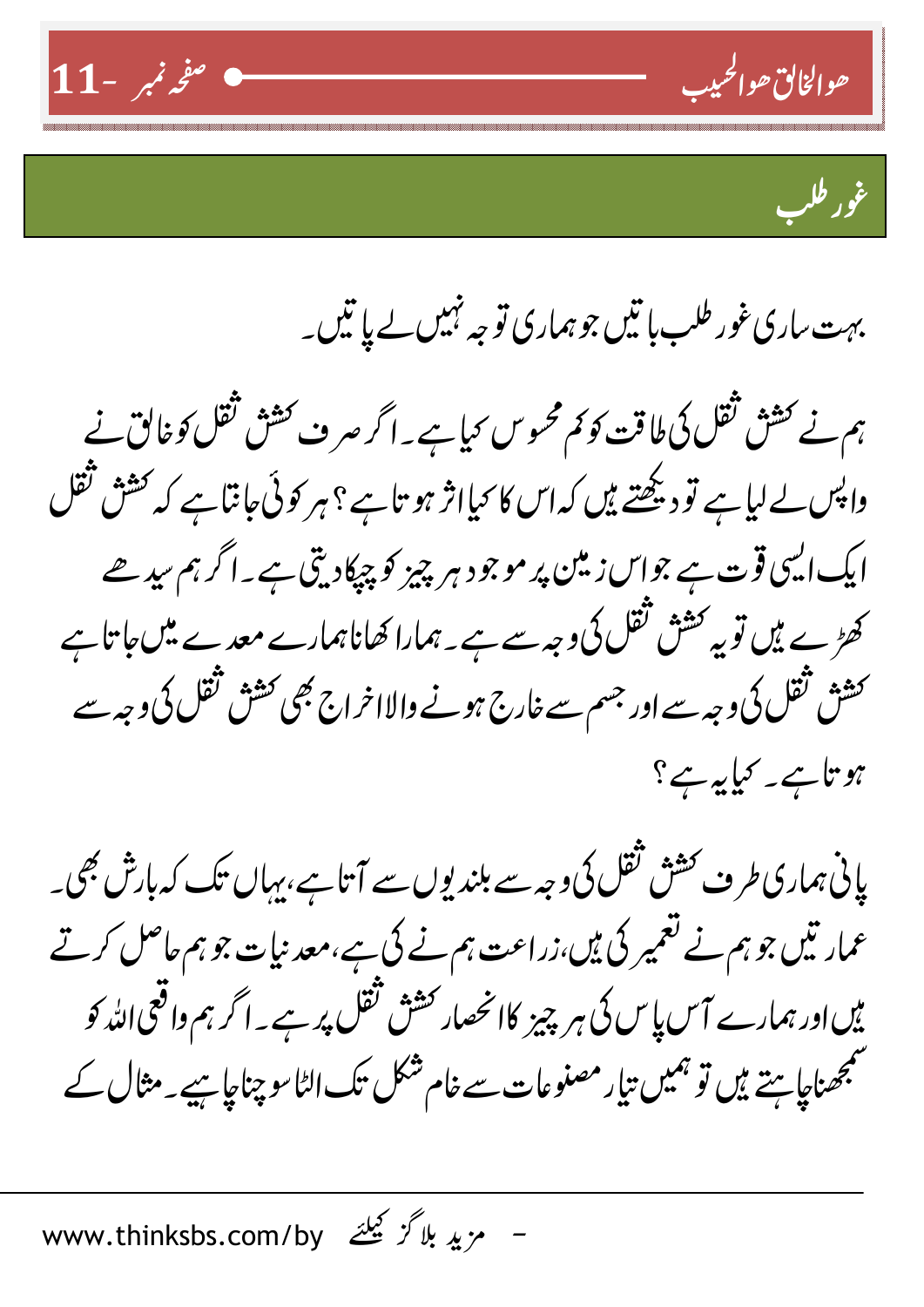| حوالتان حوالحيب | <del>مسلم المسلمة المسلمة من المسلمة من المسلمة المسلمة المسلمة المسلمة المسلمة المسلمة المسلمة ال</del>



طور پر ہم ایک بہت بڑی عمارت دیکھتے ہیں جو لوہے کی سلا خوں اور ریت کے بلا <sup>کس</sup> سے بنی ہے جوانسانوں نے تیار کی ہے ۔ لیکن لوہااور ریت <sup>کس</sup> نے پیدائ<sup>ی ؟</sup> <sup>ک</sup>یاانسان لوہےاور ریت کو بناسکتاہے؟ کیاانسان پانی بناسکتاہے؟ کیاہم آگ پیدا کرنے کے قابل ہیں؟ہم صرف آگ جلاتے اور روشن کرتے ہیں۔ <sub>ک</sub>ما ہم ہوا بناسکتے ہیں؟ نہیں ہم صر ف ماحول میں د ستیاب ہواکوا کٹھا کرتے ہیں،سکیڑ تے ہیں اور پھینک دیئے ہیں۔ایجاد کی اس بلندی میں کوئی بھی آگ، ہوااور پانی پیدا نہیں کر سکتا۔انسان صر ف اللہ کی بنائی ہوئی چیز وں کی تجدید کر سکتاہے ۔میڈیکل سائنس پورامصنو عی انسانی جسم تو بناسکتی ہے لیکن دل، پھیپچڑے، گر دے اور دماغ کے اصل مواد سے نہیں <sub>۔</sub> وہ دل کی د ھڑ <sup>ہ</sup>ی پید ا کر سکتے ہیں لیکن روح نہیں جوانسان کو زندہ کر دیتی ہے ۔

اور ہم انسانی ایجادات کی تحقیق میں بہت زیادہ و قت سر ف کرتے ہیں جو دراصلِ اختر اعات میں۔ان تمام انسانی ایجادات کے پیچھے دماغ، تو انائی،خیال اللہ نے تخلیق <sup>س</sup>ماہے ۔ ہم ان تمام لوگوں کو یاد کرتے ہیں اور ان کی تعریف کرتے ہیں جو ہمیں پہلے سے موجود <sup>کس</sup>ی بھج پیز کے بارے میں آگاہ کرتے ہیں۔ بجلی <sup>ر</sup>کش<sup>ی قت</sup>ل،مقناطیس*،* آ کیجن، کار بن ڈائی آ کسائیڈ اورا سی طرح. غور کرنے کی اصل چیز پہ ہے کہ اس سب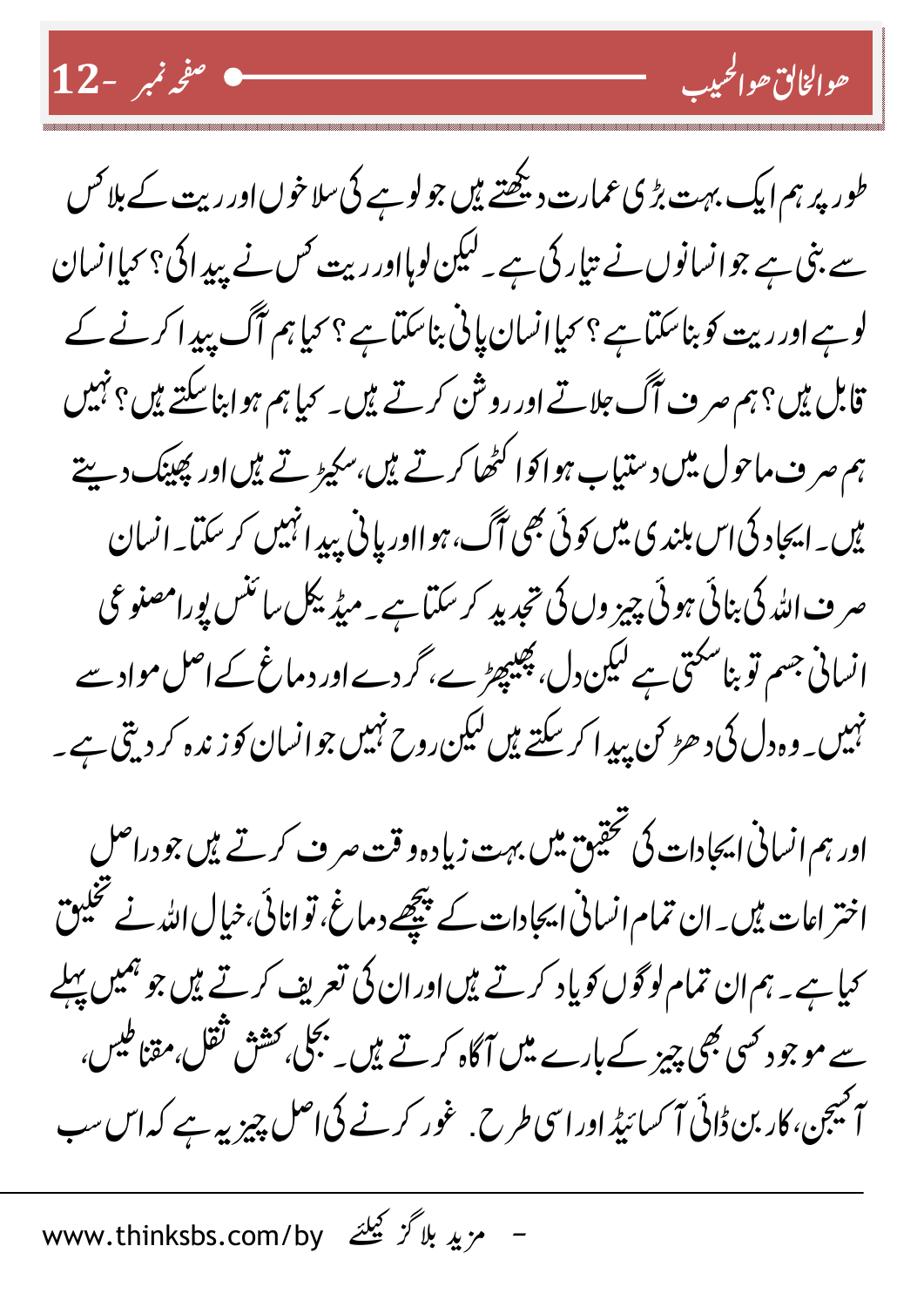



## کے خالق پر غور نحیا جائے۔اس کاو جو د نہیں بلکہ اس کی طاقت،اس کااختیار۔اوراس کے سامنے اپنا سر جھکادیں۔

ایک طاقت جوزیتن سے بخارات کولے جاتی ہے،اسے بادلوں تک لے جاتی ہے،اس پانی سے بادلوں کو تھی منتخب منز ل تک لے جاتی ہے اور پھر اس پانی کو تھی غاص جگہ پر بر ساتی ہے ۔ایک اتھار ٹی جو تمام طبی سائنس کے باو جو دایک *کو ٹھیک کر*تی ہے اور دو سرے کواسی بیماری سے ختم کر تی ہے ۔ ایک ایسی طاقت جو سورج کے اتنے ہی فاصلے کے ساتھ موسم کو گرم ترین بناتی ہے اور بہتے پانی کو منجمد کر دیتی ہے ۔ایک ل<sub>ٹا</sub> قت جو آلو *کو ذم کر*تی ہے اور اسی ابلتے پانی میں انڈے *کو سخت کر*تی ہے ۔ ایک ایسی طاقت جو <sup>کس</sup>ی نادید ہ کیڑے یا جراشیم سے دو سر <sub>کیا</sub>ز ند گی پید ا کر ٹی ہے۔ایک ل**لاقت جو فوری <sub>طور پر کا**ٹنے سے مارنے کی صلاحیت فراہم کر ٹی ہے ۔ ایک طاقت جو</sub> اڑتی ہوامیں پر ندے کو پکڑتی ہے اور اسے پھسلائے بغیر کہیں بھی اتر نے دیتی ہے۔ ایک ایسی طاقت جو بہاڑ کے پہیٹ کو پھاڑ دیتی ہے اور گرم ترین مائع کو با ہر پھینک دیتی ہے،ایسامائع جواس کے آس پاس کی ہر چیز کو جلادیتا ہے۔اور جب وہ مائع ٹھنڈا ہوجائے گا تو یہ انسان کو بہت سی مفید مصنوعات فراہم کرے گا۔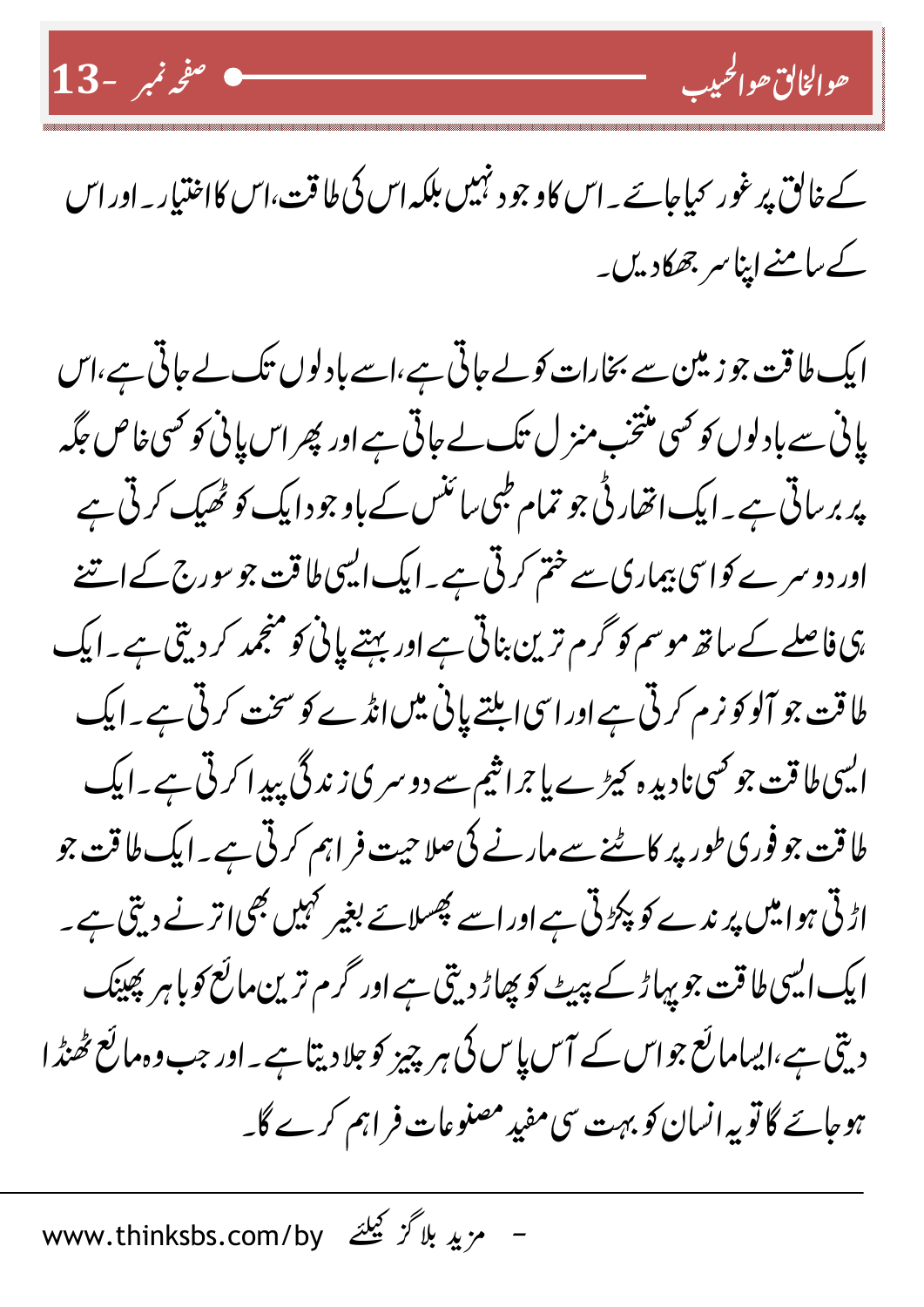



ایک بار جب ہم اللہ کی قدرت اور اختیار کو سمجھ لیں گے تو یقیناً ہم زیادہ خلو ص کے ساتھ اطاعت کر یں گے۔ کیوں کیونکہ اللہ ہی فیصلہ کرنے والاہے اور سب کواپینے سامنے جوابدہ کرنے والاہے یہ

اگلے مضمون میں *جار*ی

<u> حوالخالق حوا</u>لحيب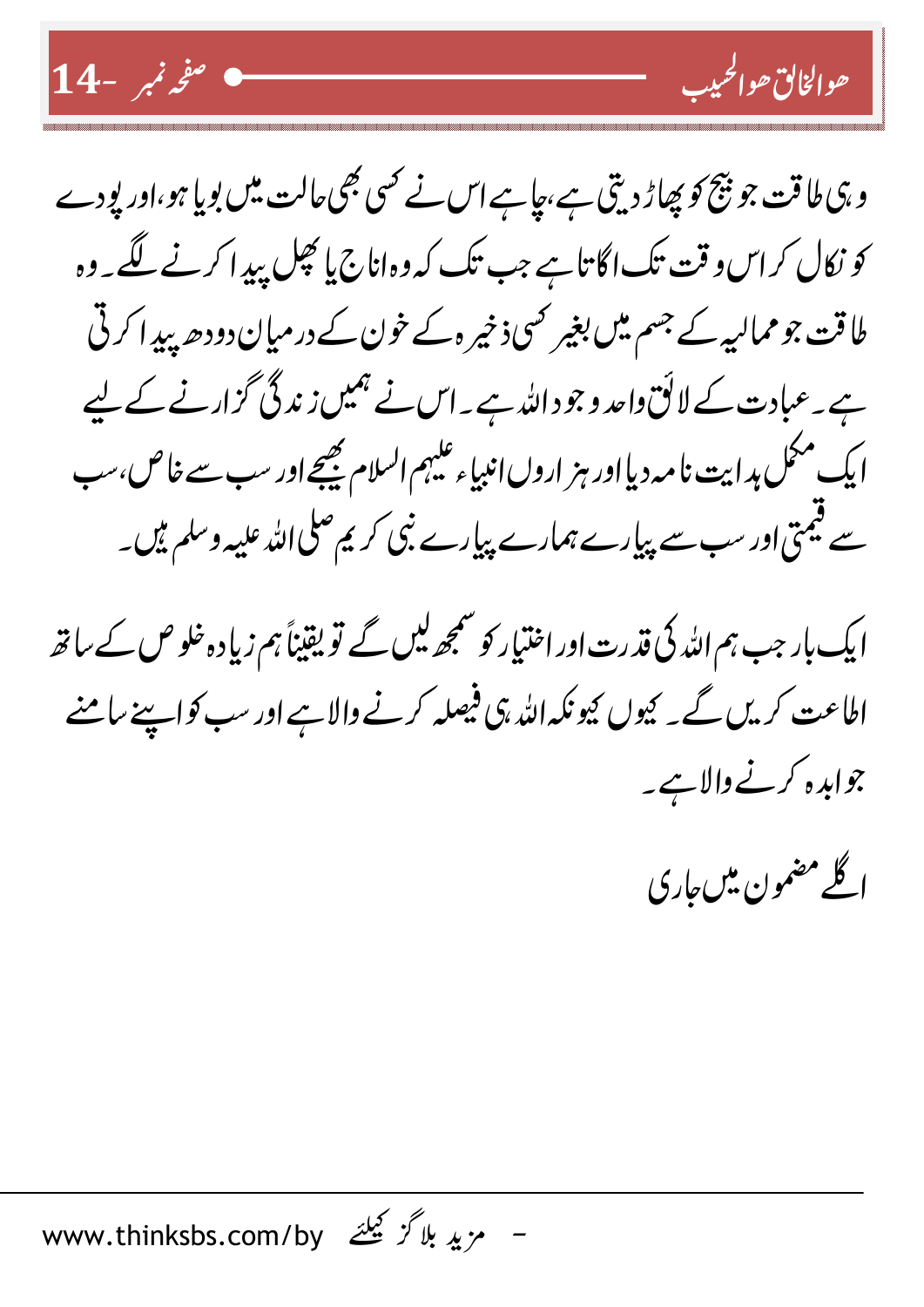



۔ <sub>حوالخا</sub>بی <sub>صوالحبیب</sub>

ہم معمول کے خطبات اور بپانات میں اللہ کی تعریف سنتے ہیں۔ ہم سب کچھ عاشنتے ہیں لیکن ہم بہت کم غور کرتے ہیں۔ ہم روزانہ در خت، کیڑے مکوڑے، بہاڑ،بادل وغیر ہ دیکھتے ہیں۔ان تاریک بیاڑوں کو زیتین میں توازن قائم کرنے کے لیے کٹھونک دیا <sup>س</sup>حیا ہے۔ بادلوں کی شکل کاد ھواں کافی مقدار میں وزنی پانی اٹھالیتا ہے اور اسے نفیس طور پر قطروں کی شکل میں چھوڑ تاہے،پہ قطرے زمین میں سر ف ایک حسانی گہرائی تک گھس جاتے ہیں۔ یہاں تک کہ بر ف نرم اور بار یک شکل میں بادلوں سے گر ٹی ہے تا کہ کسی نقصان سے بچاجاسکے یہ وہ جو زیتن اور دو سرے سیاروں کی گر دش کو تر تیب دیتا ہے،وہ جو سورج کو زمین سے صحیح فاصلے پرر کھتاہے ۔جا ند کی ٹھنڈ ی روشنی،سایہ کے لیے سورج کے سامنے پر دے کے بادل ۔ ایک بار پھر ، <sub>محی</sub>ا بہ اللہ کی مکمل تعریف ہے ؟ بلکل بھی نہیں <sub>.</sub>

جس نے سب کچھ انسان کے فائدے کے لیے بنایااور انسان کو اس کی عبادت کے لیے پیدائیا۔ وہ جس نے انسان کو زندگی گزار نے کاطریقہ دیااور نیکی اور بد ی کے بارے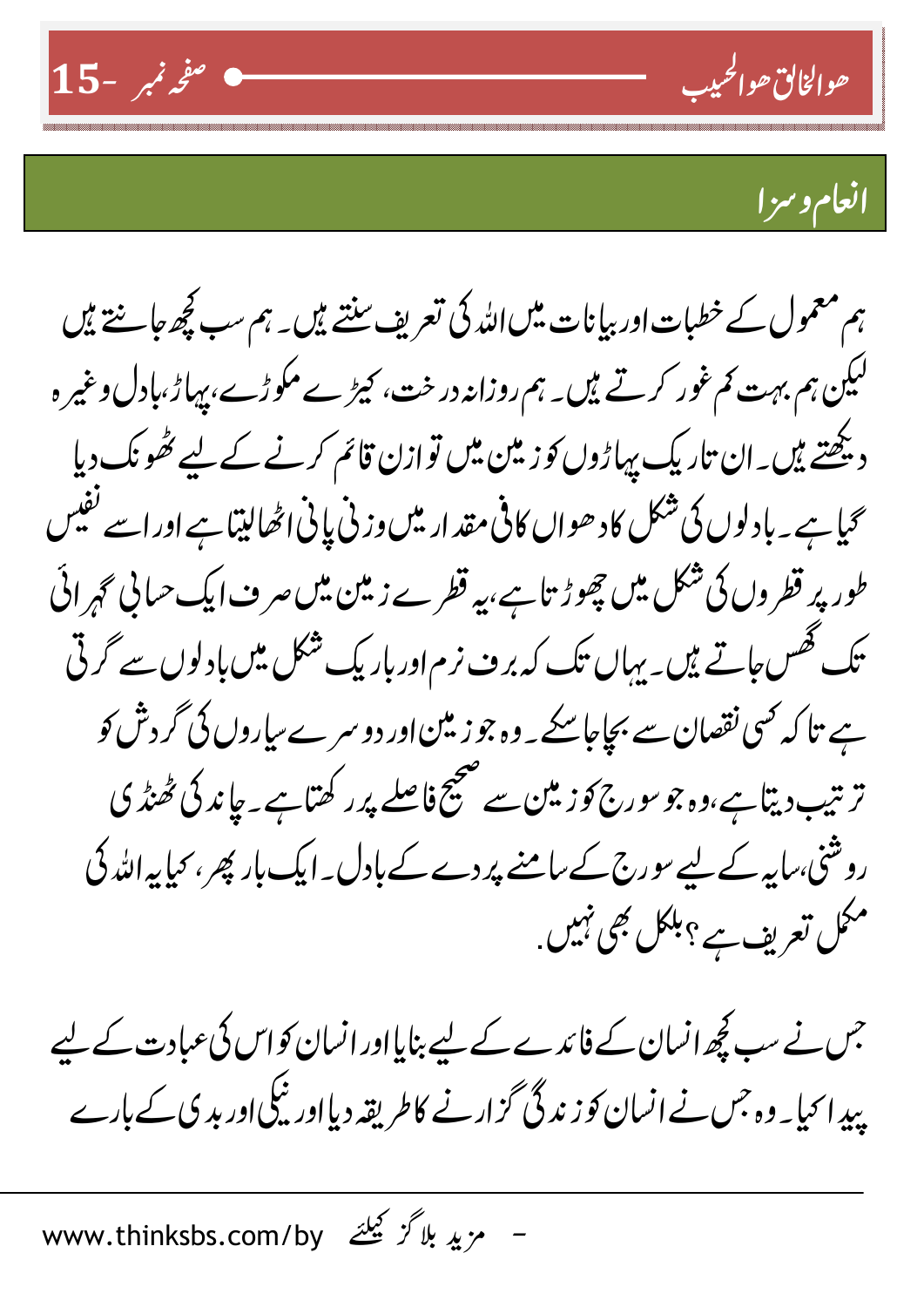16- مُؤنم -16 $-$ 



حوالخالق حوالحبيب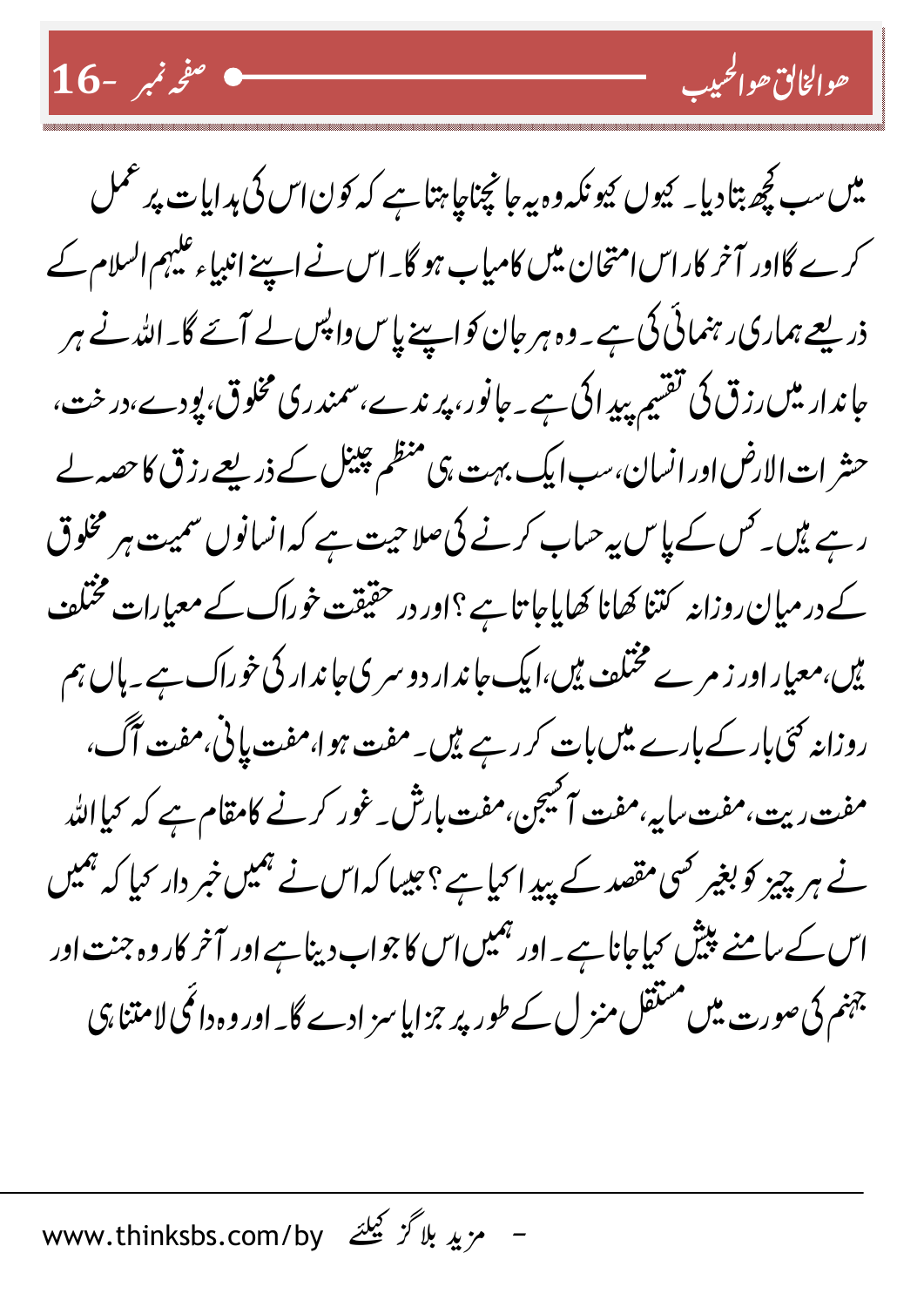



اس نے خود ہی تمام سوالات اور ان کے جوابات بتائے جو آخرت میں پوچھے جا ئیں گے۔ <sub>کی</sub>ا یہ انسانوں پر احسان نہیں ہے ؟اس کے بعد بھی اگر انسان اس میں نا کام رہے تو <sub>کی</sub>ا ہو گا؟

انسانی عقل ناقص ہے ۔ وہ صر ف اس کا تصور کر سکتاہے جواس نے دیکھاہے اور اپنے تجربے کےمطابق چیز وں کاموازیہ کر تاہے۔اگرماں کے پیٹے میں موجود پچے کو کہاجائے کہ باہر ایک دنیا ہے جہاں آپ چھ فٹ لمبےانسان،روشنی،رنگ، ہوا ئیں،<sub>ح</sub>انور، مچھلیاں، پیاڑ، <sub>مور</sub>ج اور چا ند دیکھیں گے تو <sup>س</sup>یا وہ یقین کرے گا؟بالکل نہیں. وہ بجے گا کہ یہ ناممکن ہے،پائم از <sup>ب</sup>م وہ جیر ان ہوجائے گا کہ یہ کیسے ہو سکتا ہے ۔

اور <sup>ب</sup>یوں زیادہ تر انسان اس قسم کی <sub>سوچ رکھتے ہیں؟ <sup>ب</sup>یونکہ اس و قت تک ہم زیادہ</sub> مادیت پند ہوتے جارہے ہیں،اور روحانیت پر کم تو جہ دییتے ہیں۔اللہ نے انسان کے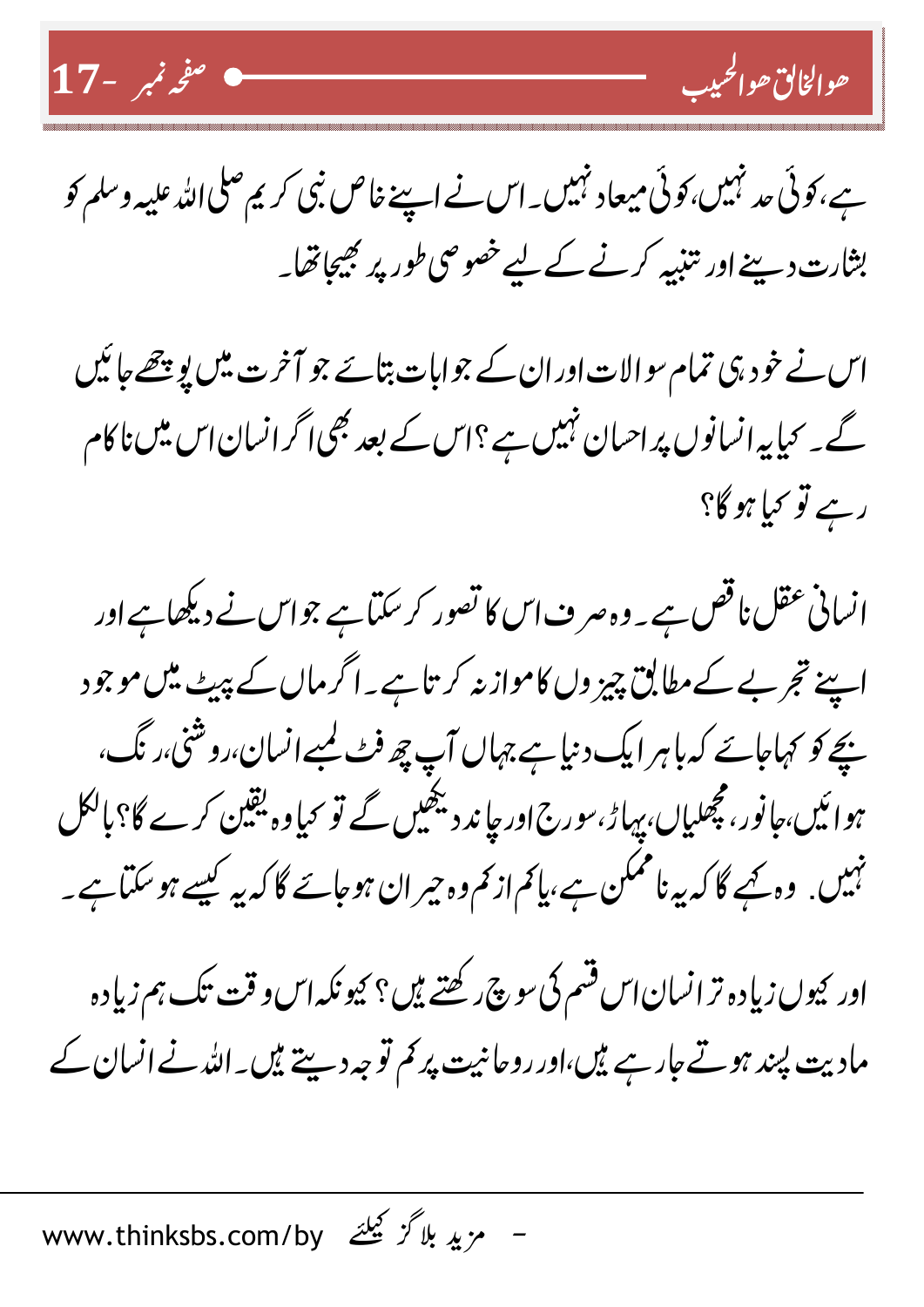



حوالخالق حوالحييب

مادی شے کی مقاملے میں اللہ نے روحانی نظام کو زیادہ قو ی رکھا۔ جسم احساسات کے بغیر بے معنی ہے اور احساسات کیلئے جسم کا ہونالاز می ہے ۔انتہائی مضبوط ربط ہے ۔ <u>اگلے</u> مضمون میں <sub>ج</sub>اری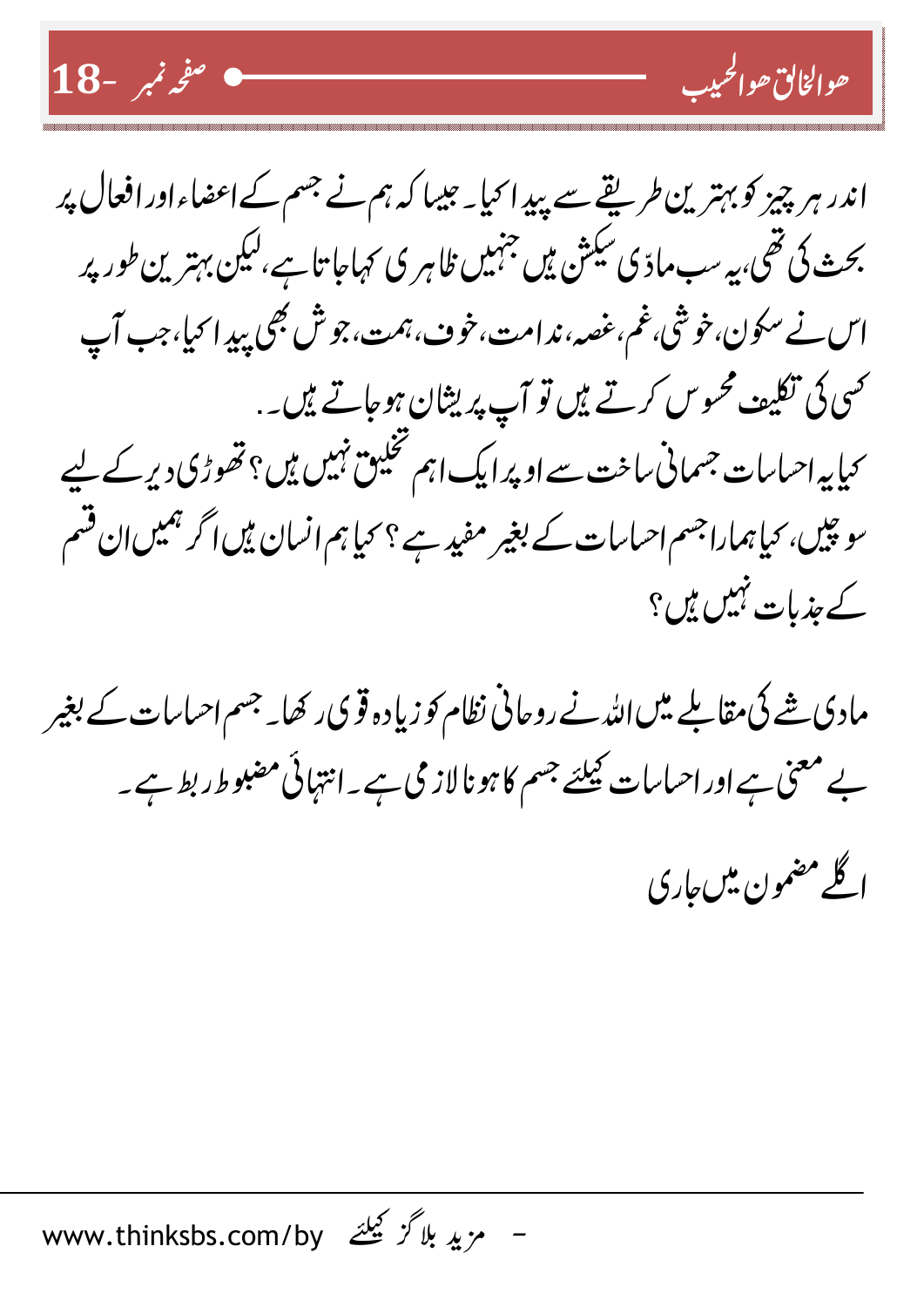



ہم قر آن پڑھتے ہیںاور بہت سےمقامات پر یہ د لائل دیتاہے کہ ہمیں تقویٰ کواپنانا ہے۔اس کالغتی معنی پر ہیز ہے۔ کہاں سے ؟ ہراس چیز سے جواللہ کے حکم کے مطابق حرام ہے۔اور آج کے مسلمان کے لیے یہ مشکل <sub>کیو</sub>ں ہے؟

ہمارادین ہم سے اندر سے تبدیلی کامطالبہ کر تاہے،اور جب ہماری باطنی روح بد ل عائے گی تو ہمارا ہیر ونی جسم اس تندیلی کی عکاسی کر تاہے۔ ہماری روح اور ہمارے جسم پر برے حملے ہماری روح سے آنے والے اثارے کی تعمیل کرتے ہیں۔ یہ سمجھنا کوئی را کٹ سائنس نہیں ہے ۔ ہم شادی،عبیہ،سالگرہ، بھی قسم کی کامیا بیوں اور منافع جیسے واقعات پر خوشی محسوس کرتے ہیں اور موت،نقصان،حاد ثات پر غم اور افسو س محسوس کرتے ہیں۔ہمارا ہیر ہ اور جسم ہماری خوشی اور غم کیءکاسی کر تاہے ۔غور کرنے کی بات یہ ہے کہ ہمارے جسم پر اس احساس اور عکاسی کاطریقہ کار کیا ہے ؟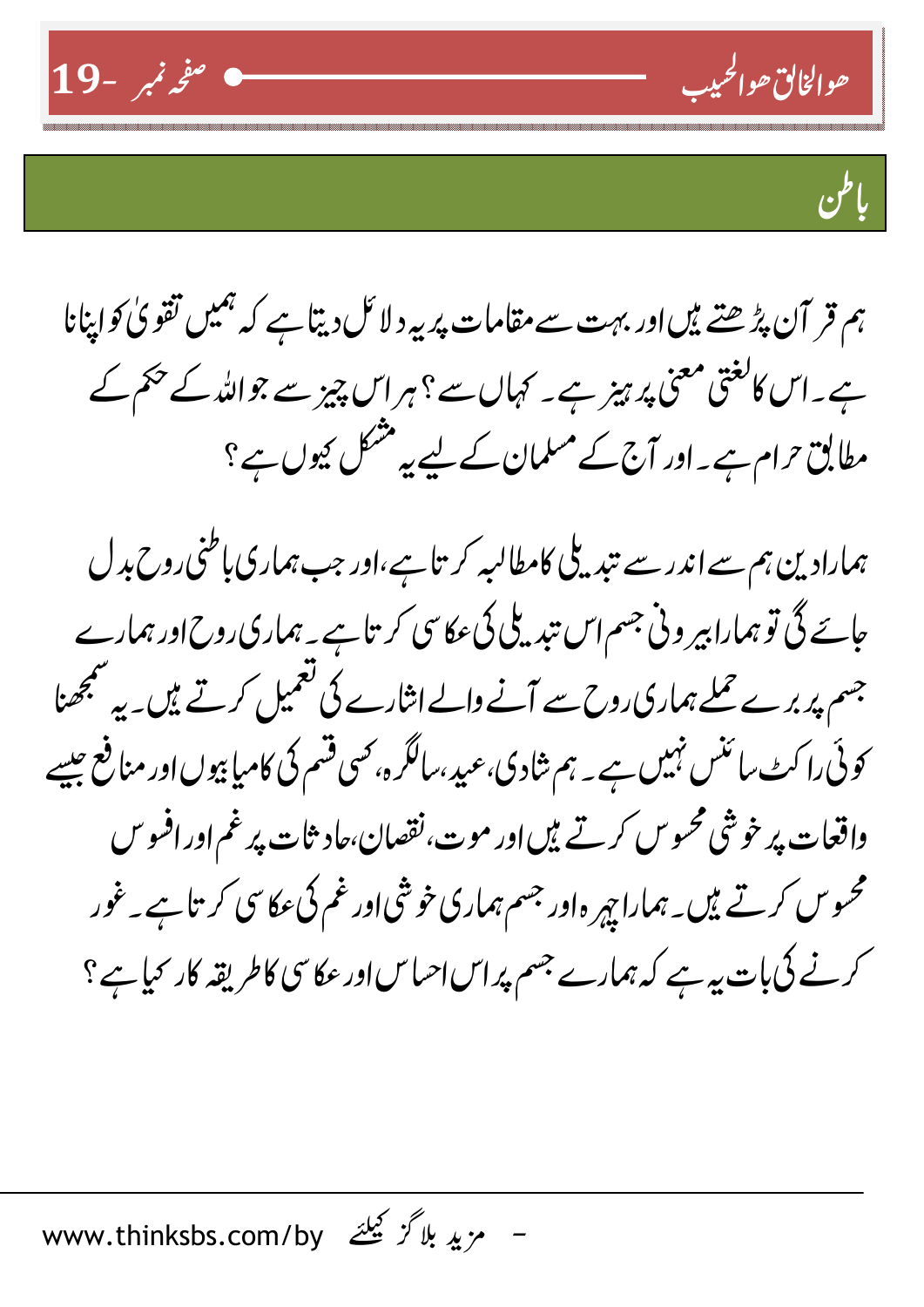



یہی نظر یہ اچھے اور برے اعمال پر لاگو ہو تاہے۔ اگر کوئی شخص خدانہ کرے،منتسل محناہوں کے ساتھ زندگی گزار تاہے، توایک دن محناہوں کی بیز اریاس کےاحساس سے غائب ہو جائے گی اور وہ گنا ہوں کے ساتھ نار مل محسوس کرے گااور خوش فشمتی سے وہ نیک اعمال کے ساتھ زند گی گزار تاہے،اس کی روح زیادہ خوشی،مثبتیت سے بھر جاتی ہے ۔،اور تاز گی بھی۔ وہ سکون میں رہے گا۔ یہ ایک بیٹر ی سے چلنے والے کھلونا کی طرح ہے،اللہ نے جسم اور احساس کو پید ا کیا ہے،اور انہیں ایک دو سرے کو توانائی بخشے کے لیے جوڑ دیا ہے۔ یہ انسان کاانتخاب ہو گا کہ وہ سیاانتخاب کر تاہے اور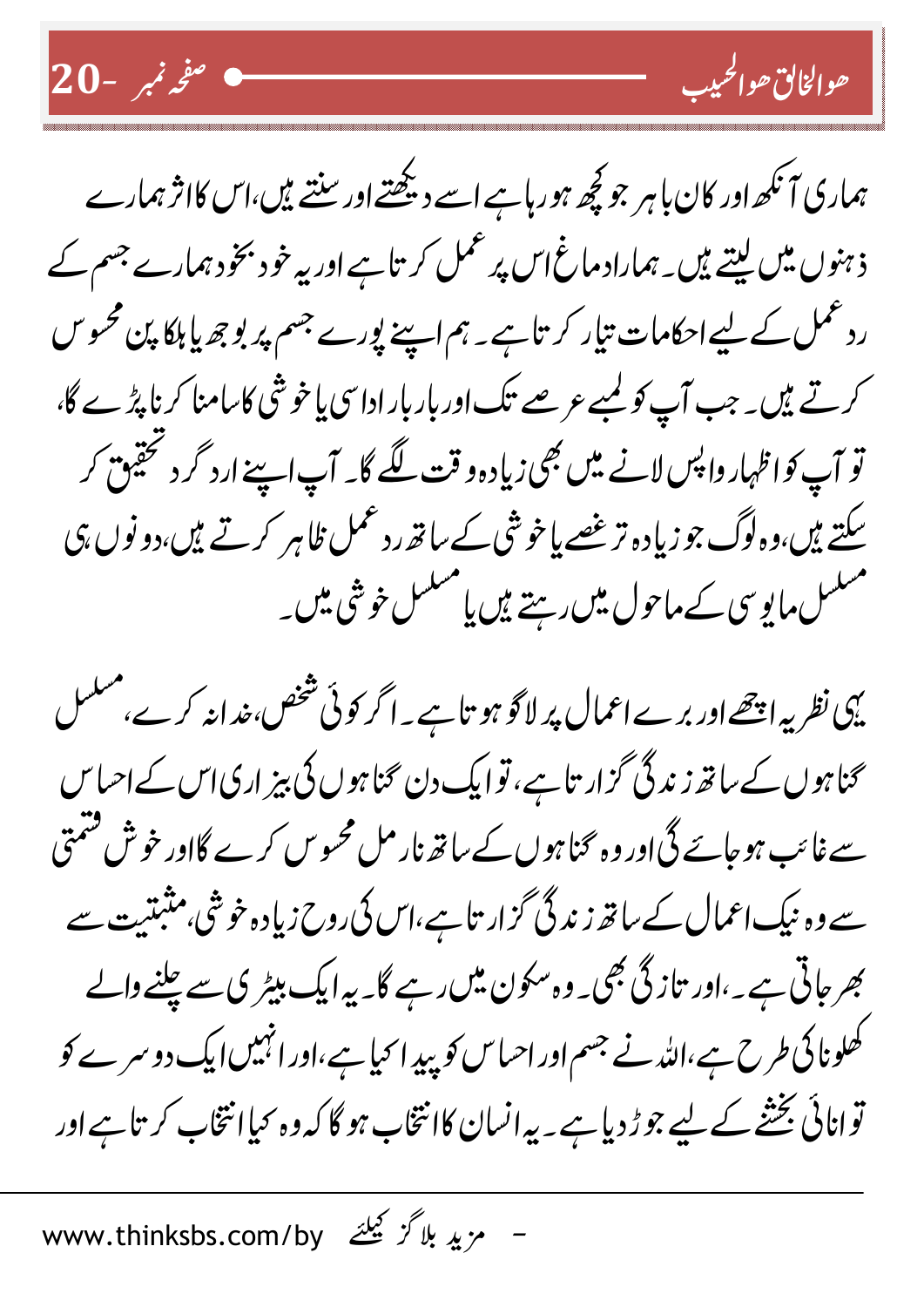



موضوع کے بارے میں اخلاقی طور پر، آپ کے باطن کی بگرانی کرنازیادہ ضر وری ہے، <sup>ی</sup> ونکہ آپ کاباطن عِتنااچھا ہو گا آپ کی شخصیت بہترین ہو گی اور آپ *کو بہتر*ین اجر ملے گا۔ہمارے ارد گرد بہت سارے سیچے واقعات ہوتے ہیں جہاں ہم ایک ایسے فر د، گر وہ پامعاشر ے میں بھی معجزاتی تبدیلی دیکھتے ہیں جنہوں نے اپنے باطن پر کام کرتے ہوئے تکبر،حمد،غصہ،غنیت،بے قابو جنسی جذبات جیسی چچپی ہوئی بیماریوں کو دور کرنے کی کو سشش کی۔اور یہ سب اللہ کے سامنے فیصلے کے خوف پر منھں ہے ۔ اس لیے ہماراخالق ہمیں ہر چیز سے نواز تاہے اور انتخاب انسان پر چھوڑ دیتاہے ۔ ملحدین عموماً یہ سوال کرتے ہیں کہ اگر برائی بھی اللہ نے پید اکی ہے تو ہم اسے منفی <sup>کی</sup>وں سمجھتے ہیں؟ تو جواب بیہ ہے کہ برائی بذات خود کچھ بھی نہیں ہے،برائی ٹیکی کی مکمل عدم مو جو د گی کی ایک شکل ہے جیسے تاریکی روشنی کی مکمل عدم مو جو د گی کی ایک